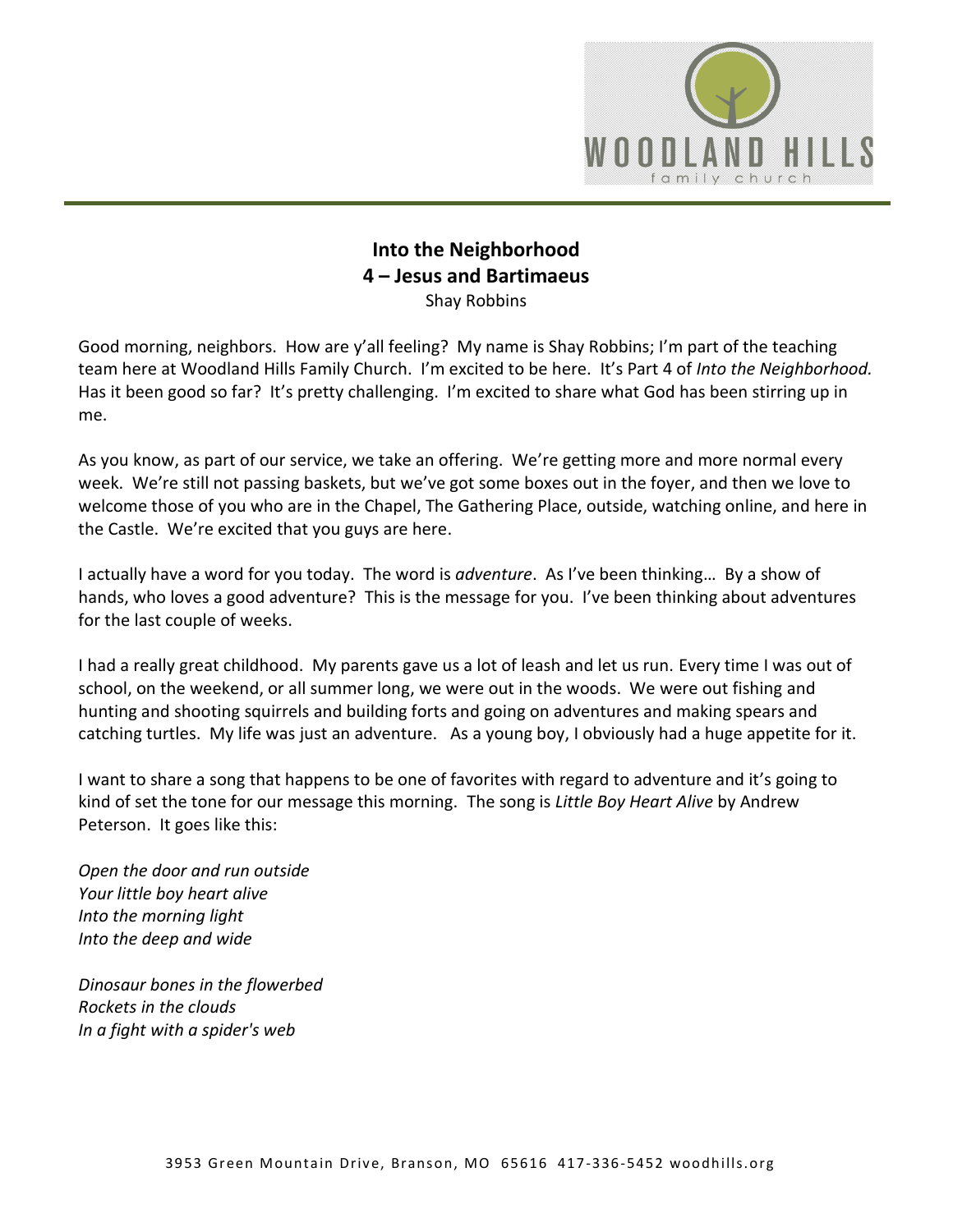*Tunnels in the ground Winding to China To the mist of the distant shore Better be home by suppertime Back through the planet core Feel the beat of a distant thunder It's the sound of an ancient song This is the Kingdom calling Come now and tread the dawn*

*Come to the father Come to the deeper well Drink of the water And come to live a tale to tell*

*Pages are turning now This is abundant life The joy in the journey Is enough to make a grown man cry With a little boy heart alive*

Isn't that beautiful? So, at the Robbins household, we believe in adventure. We're doing everything we can to foster adventure in the life of our kids. I have a little video of our latest adventure to share with you.

[video plays] Children playing with goats.

The Robbins family is bottle feeding baby goats. They are Nigerian Dwarf Goats; they're the greatest ever. At 6:30am, 8:00am, 12:00pm, 4:00pm, and 8:00p. It is such an awesome adventure. Do you know what happens when you bottle feed a little critter like that? You become mommy and daddy. When my kids take off running through the pasture, these little kids will run after them and bounce and squeal all the way throughout the woods and through our pasture area. It is just an awesome, awesome sight.

I believe that as kids, our default is adventure. It's natural for a kid to get up and to begin to go on an adventure of some kind. If we leave them to their own, that's what they do. But for those of us who have grown up and taken the beatings that life had to offer, we've got to grow up, get our life together. I always hear Ted in my head always saying, "Get a job!" What happens is you start to lose margin for adventure. You start to lose margin for spontaneity in your life and your focus turns from those great adventures to paying the bills, getting through the day, trying to accomplish everything that's on the todo list, trying not to fall behind.

Sadly, I think we miss out on a lot as we allow life to kind of beat us down. So, this morning, that's really what we're going to talk about. We're going to look at story that circled around the life of Jesus. The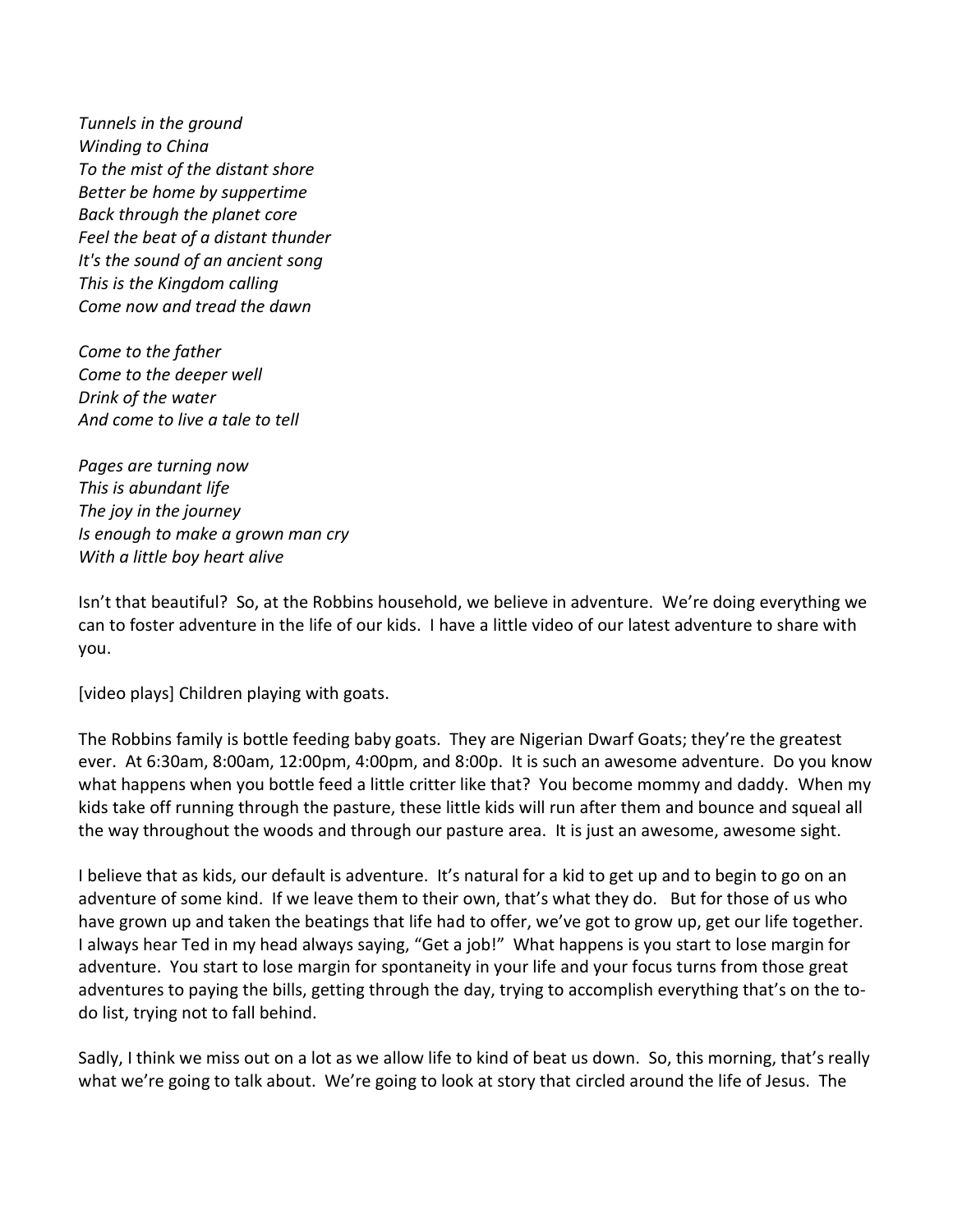whole conversation we're having is going into the neighborhood. What does it look like to be on mission in your neighborhood? So, we look to the life of Christ.

The story we're looking at specifically is the story of Jesus and Bartimaeus. I think you're going to see, through that story, some real practical examples of how we live like Jesus and go on an adventure daily.

Before we jump into that, I want to ask you a question. Do you allow things to interrupt your schedule? Specifically, do you allow people to interrupt your schedule? This has been convicting for me because as I'm actively processing this message, I'm realizing that I'm walking from my office to the bathroom, texting. As soon as I park my truck, I check how many red dots I have and try to kill a couple. Then I get out and walk up the hill to my office and I'm checking my phone and I'm trying to take care of things.

For some reason, I live under such an urgency that the quiet spaces in my life are getting gobbled up. God has really gotten my attention as I've been really attempting to be more available and more interruptible just in the last week. God gave me an opportunity for two grown men who absolutely broke down and wept with me. I would say a month ago, before this series started, there was a really good chance that I would have missed both of those opportunities.

I think the sad reality is there are a lot of people who are crying alone. For those of you who are willing and desire to go on an adventure, I believe that God wants to draw us into people's lives and to use us in significant, powerful, and important ways in the lives of the people he has put around us.

That's kind of the thought process that I want you to take as we look at the story of Bartimaeus. Let's jump into Mark 10: 46. Our story starts like this. *46 And they came to Jericho. And as he was leaving Jericho with his disciples and a great crowd, Bartimaeus, a blind beggar, the son of Timaeus, was sitting by the roadside.* Let me set the context for you here. We're looking at Jericho, which, obviously, is an historical city in the life of Israel. Thousands of years before that, like 1,300 to 1,500 years before this time frame, Jericho was a fortified city in enemy territory and the people of God had been wandering in the desert.

God raised up a leader named Joshua and he sent Joshua over into the land to take over the Promised Land. The first city they pursued was the city of Jericho. As I said, it was sitting on a mound, it was fortified, and God gave them the specific instruction. He said, "I want you to march around the city once per day for six days. Then on the seventh day, I want you to march around it seven time and on the seventh time around, you're going t let out a battle cry." And the walls came tumbling down and the people of God raced in there and took over the city and it was the first victory of many to follow as they took over the Promised Land.

So, the people of Jericho are literally living in a relic, a legend of God's goodness and his strength and his power. And as a sidenote, if you go to Jericho today, you can see with your own eyes the archaeological evidence that supports the biblical narrative.

The Book of Mark was written to Roman and Gentile audiences. You going to see a lot less references to the Old Testament. In fact, Jesus's actual speaking, or his words, are recorded less in Mark than the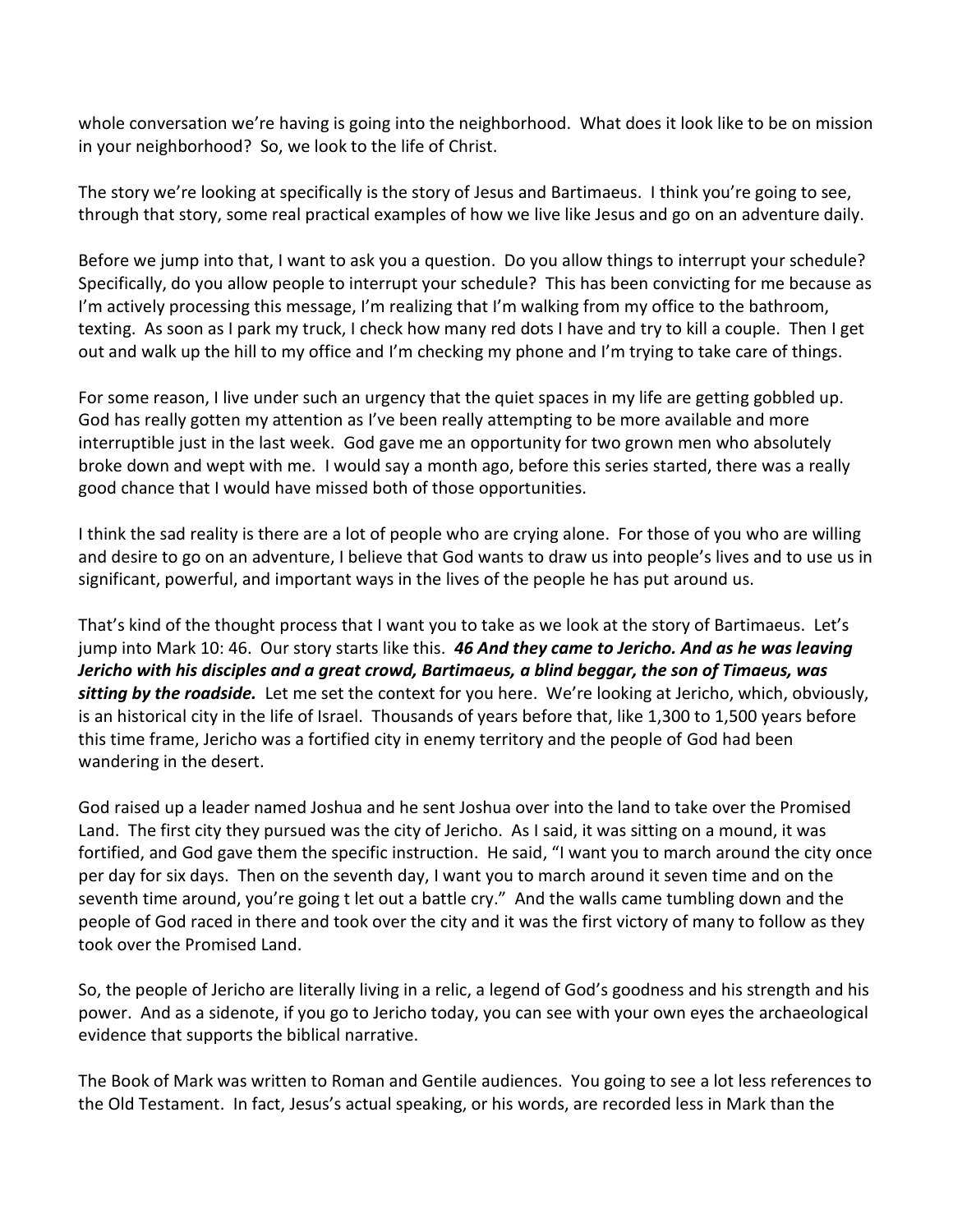other gospels because the Roman audience was concerned not with what he was saying but what he was doing. It also makes mention of the size of the crowds that were following Jesus. These were questions that the Roman audience wanted answered. Who is this man moving through the wilderness, followed by thousands and thousands of people? Mark is writing to this audience who he is trying to compel. "I want to introduce you to the person of Christ."

Now, to drill a little bit further, Jericho itself is out in an arid desert. The only reason Jericho was a city out there in the desert is because it happened to be an oasis; there were some springs there. You build your city around your springs and outside of the city is where all the outcasts sat – those who were blind, with leprosy, those who were thrown out of town, had a bad reputation – they were all seated to the left and the right of the road that led into the City of Jericho. It would have been dusty, it would have been sunny, it would have been hot. Specifically, for a blind man, it would have been very difficult. While there were probably other handicaps around them, he lost the benefit of his eyes and seeing opportunities as they walked up.

But on this particular day, he heard the sound of many footsteps. In fact, it was a mob, a multitude of people coming up. I'm sure he turned to his left and to his right, wondering what was going on. The people began to murmur, "It's Jesus of Nazareth."

I also want to point out that at that time, there were probably a handful of historians that we regard today, but the number one in many people's mind was a guy names Josephus. He was a secular historian, and he wrote about this person of Jesus. So, it hadn't just spread throughout Israel itself, but it spread throughout the surrounding towns and communities and areas; everyone was talking about Jesus of Nazareth.

Here's what Josephus said. "Now there was about this time Jesus, if it be lawful to call him a man; for he was a doer of wonderful works." – Titus Flavius Josephus. Watch what Bartimaeus does when he hears about Jesus of Nazareth coming into his little neck of the woods. *47 And when he heard that it was Jesus of Nazareth, he began to cry out and say, "Jesus, Son of David, have mercy on me!"* Bartimaeus hears it's Jesus of Nazareth and he calls out, "Jesus, Son of David." That phrase, "Son of David," was a messianic reference. It was referring to the Davidic Covenant, when God said to David in 2 Samuel, he promised him that he would always have a king setting in Jerusalem because, for eternity, someone from his line would maintain the throne of Israel. And Bartimaeus heard about this man, Jesus of Nazareth, and he believed. It shows his faith when he says, "Jesus, Son of David, have mercy on me."

*48 And many rebuked him, telling him to be silent. But he cried out all the more, "Son of David, have mercy on me!"* You see, the people were shushing him. In Luke's account, it actually explains more clearly that the people who are leading Jesus' group, the people who were with Jesus were the ones that were shushing him. We need to understand this. This was one week before Jesus was betrayed, murdered, and rose again. It was Holy Week. In Jesus entire life he had one mission and that was to make it to the cross and to die for all the sins of the whole world. So, you can imagine the urgency that would have been on Jesus at this time. His disciples are all excited. "We're going to Jerusalem. Jesus is super popular right now. This is going to be an awesome party." So, they're telling Bartimaeus, "Hey,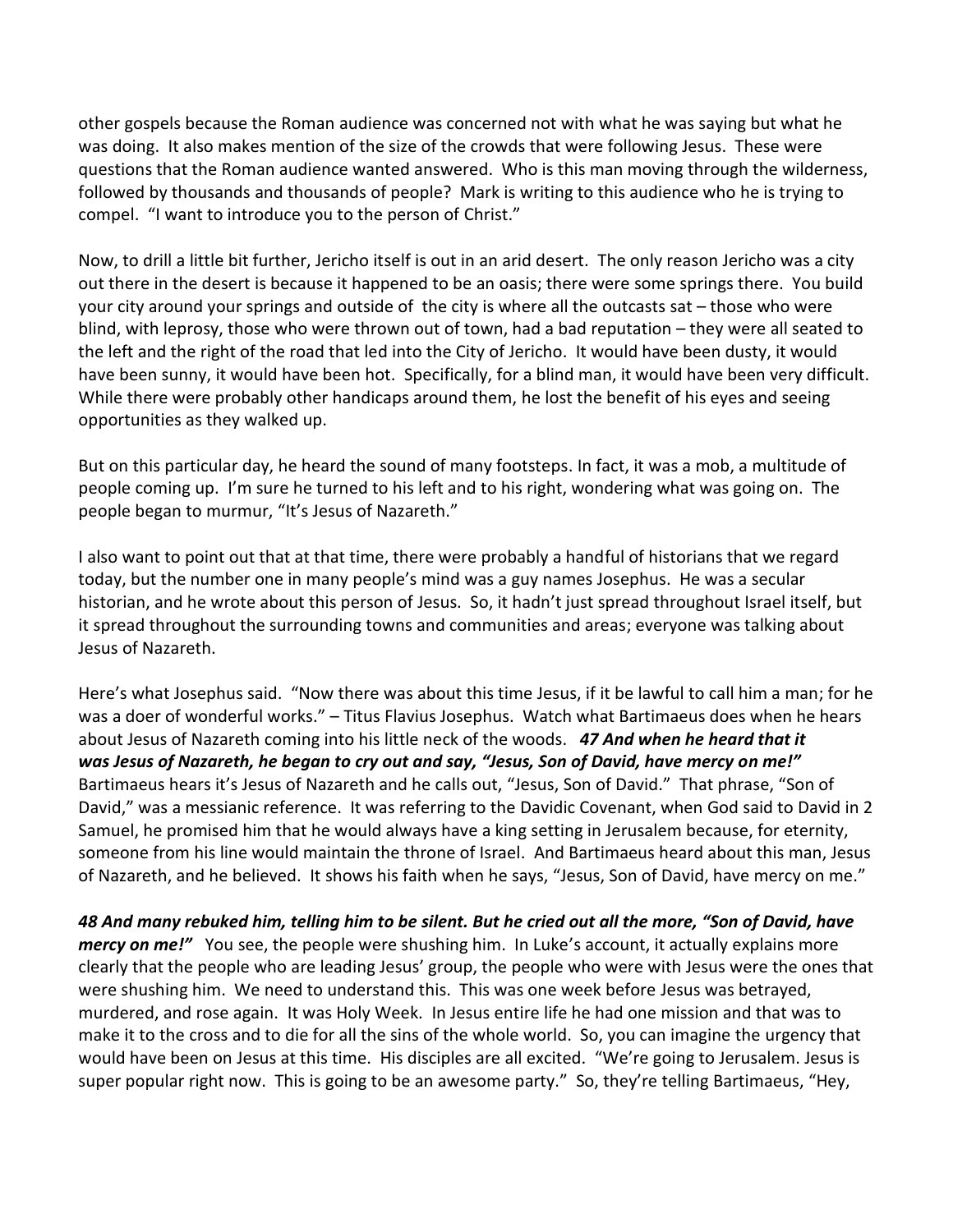Bartimaeus, shut up. We have places to go. We got a party to catch. They're getting dinner ready. We have to get to Holy Week." They are in a hurry.

How many times do we find ourselves making similar justifications? "Sorry, I'm late. I've got to get work." "I've got to get the groceries." "I've got a long list today." "I've got a tee time at Big Cedar. I've got things to do, people to see, babies to kiss, books to write. I gotta go." "Sorry, Bart, it's not that we don't love you, we're just in a big hurry today." Y'all been there? Oh, yeah, we're all nodding our heads. But look what Jesus does.

*49 And Jesus stopped…* Y'all here that? *and said, "Call him." And they called the blind man, saying to him, "Take heart. Get up; he is calling you." 50 And throwing off his cloak, he sprang up and came to Jesus. 51 And Jesus said to him, "What do you want me to do for you?" And the blind man said to him, "Rabbi, let me recover my sight." 52 And Jesus said to him, "Go your way; your faith has made you well."* This word *well* in the Greek, it's the word *soso*. It means a complete physical, emotional, and spiritual healing. Bartimaeus was healed from the inside out. *And immediately he recovered his sight and followed him on the way.*

This is a really important point. Jesus was willing to be interrupted but he was never distracted. Clearly, he was on a mission, but because Jesus' mission was people, he was willing to be interrupted with them. Y'all, I believe that this is where an adventure starts. Adventures with God start with interruptions.

I want to ask you a question just for the sake of introspection. What is the driving force of your day? What's your mission? As you go throughout your day, when you wake up and you started heading out, what are you setting out to accomplish? I think probably the majority of us in here have good intention, right? You would say *I want my mission to be God's mission. I want to be God's man. I want to be God's woman today*. But in reality, what is it? "I just have so many things to do I'm going to cross one off. And my goal is to do all these things today." Or, perhaps, "I'm going to make a certain amount of money today." Or, perhaps, it's more the tyranny of the urgent like, "I've got bills to pay and I've got to figure out a way to pay them by the end of the day."

There's a thing in the corporate world they call *mission drift*. The idea is that a company is really good at making do dads. They are phenomenal at it; they've got great systems, their profit margins are fantastic, their sales are excellent, their supply chains are efficient. That's what they do, this is who they are; they make do dads and when they do that, they provide for their company and they are blessing to their community.

Mission drift is when perhaps one of your best clients says, "We love your do dads, but we really would like you to make a thingamajig too." You say to yourself, Well, you know what? We can make a thingamajig, but our profit margins are going to be way less, but this client is so important that we'd hate to lose them. Let's go ahead and do them a favor and make these thingamajigs for them."

Then another client hears that you are making thingamajigs and do dads for them. They want some thingamajigs. The next thing you know, your profit margins have been slashed. The water has gotten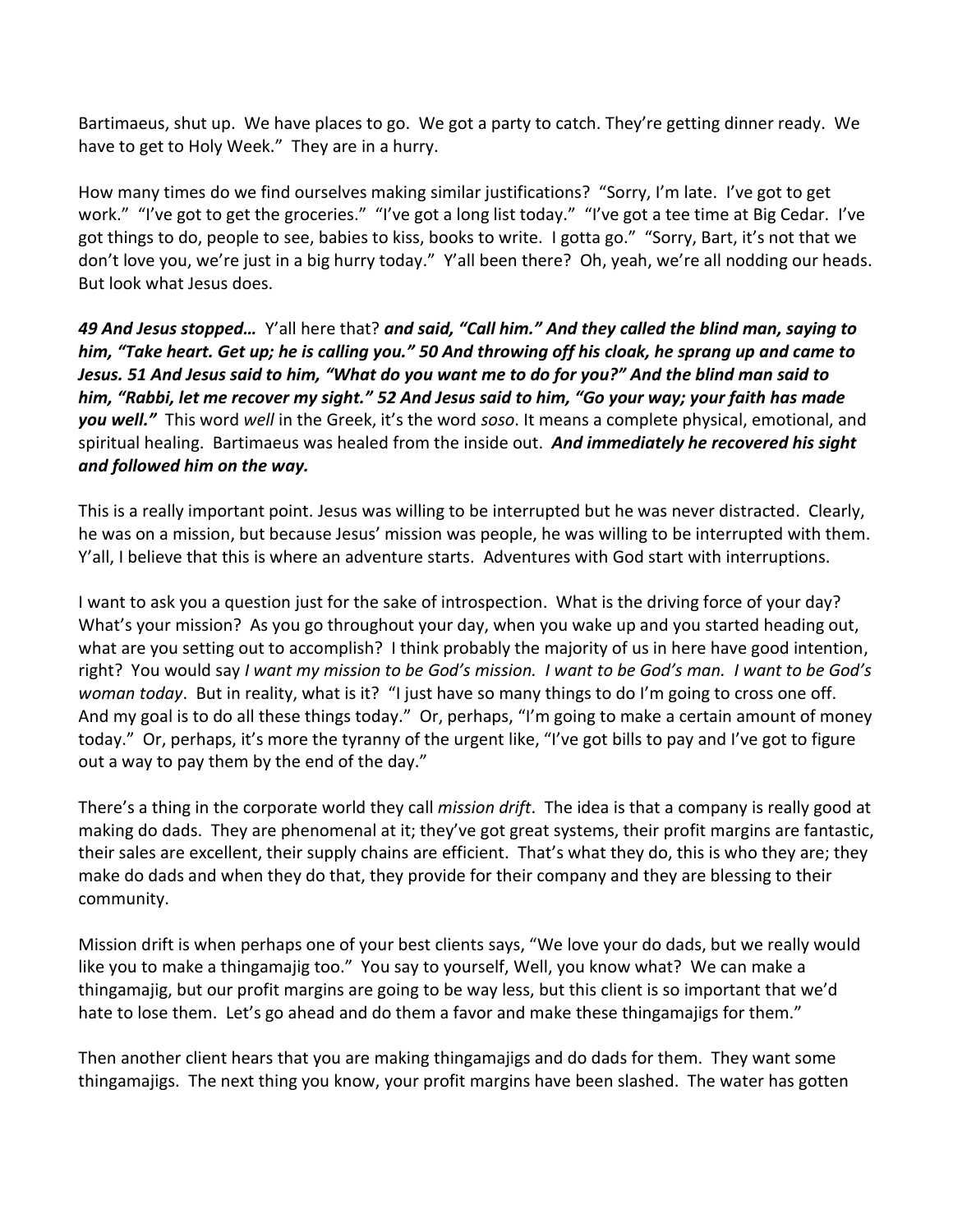muddy of who you are and what you do and then you end up laying off people because your business is suffering.

The same thing happens in our Christian walk. You see, if I were the devil, I would approach you and I would try and get you distracted. I'd get you busy. I'd make you anxious. I would stress you out with specific relationships. Then I'd try and get you to compromise just a little bit. And with one little compromise, once you're kind of broken in and went for it, I'd give you a little time, enough time to justify yourself. And then I'd send you another compromise. Maybe just a little bit bigger. And little by little, I'd draw you off course until your mission had completely veered off what was most important to you. I think that's the way it happens. I know, if I'm honest with myself, that's the way it happens with me.

I want to ask you. What would it look like if you began to be open to interruptions every day? Strategically, like you woke up and you said, "Lord, I'm going to set out on an adventure with you. In fact, I believe that the greatest life I could live is one that is willing to be interrupted by the great adventures that you've prepared for me." What would that look like? How would that be different?

What would it look like for you to be open to interruptions? How would it change your relationships? How do you think you'd begin to interact with your loved ones, your immediate family? For those of you who have kiddos out of the home, maybe even have grandkids, what's your role in your family's life right now? Would you take time for a phone call? Would you cancel golf and go spend time with your grandson or, even better, bring our grandson golfing? Would you consider moving to where your family is at so you can support your kids and grandkids? Would you be around on a weekly basis and watch the grandkids so that your daughter and son-in-law could go on a date night and you could help strengthen their marriage in that way?

Or for those of us who have kids or teenagers that are driving your crazy, would you take the time to go do something that they are passionate about, to go on an adventure, make a memory? Maybe even sacrifice making a little bit more money? Or maybe you are in my phase of life and you're doing everything you can just to get them in bed so you can enjoy five minutes of peace and quiet. Would you take more time tucking them in at night? Would you ask better questions on the way home from school? Would you pull them up into your lap when they're sheading some tears?

What about your extended family? What about that person that really drives you nuts? Maybe the one that pushes your buttons. It's probably a good likelihood that that's the person who needs you the most in their life. How would you deal with those interruptions? What about those who serve you – teachers, employees, employers, waitresses, mechanics? I'm due for an oil change and I keep driving around with it nagging at me and I just don't want to deal with it; it's a waste of time; I'm too busy. Well, maybe this is the season that God timed it where I'd role over 3,000 miles because my mechanic needs somebody to see him and to care about him.

What about your neighbors? This is another one I'm super convicted on. I've got neighbors that I drive past a couple of times a day and I haven't talked to them face to face in months. What about the body of Christ? Each one of you guys who are indwelled with the holy spirits have been given a gift and that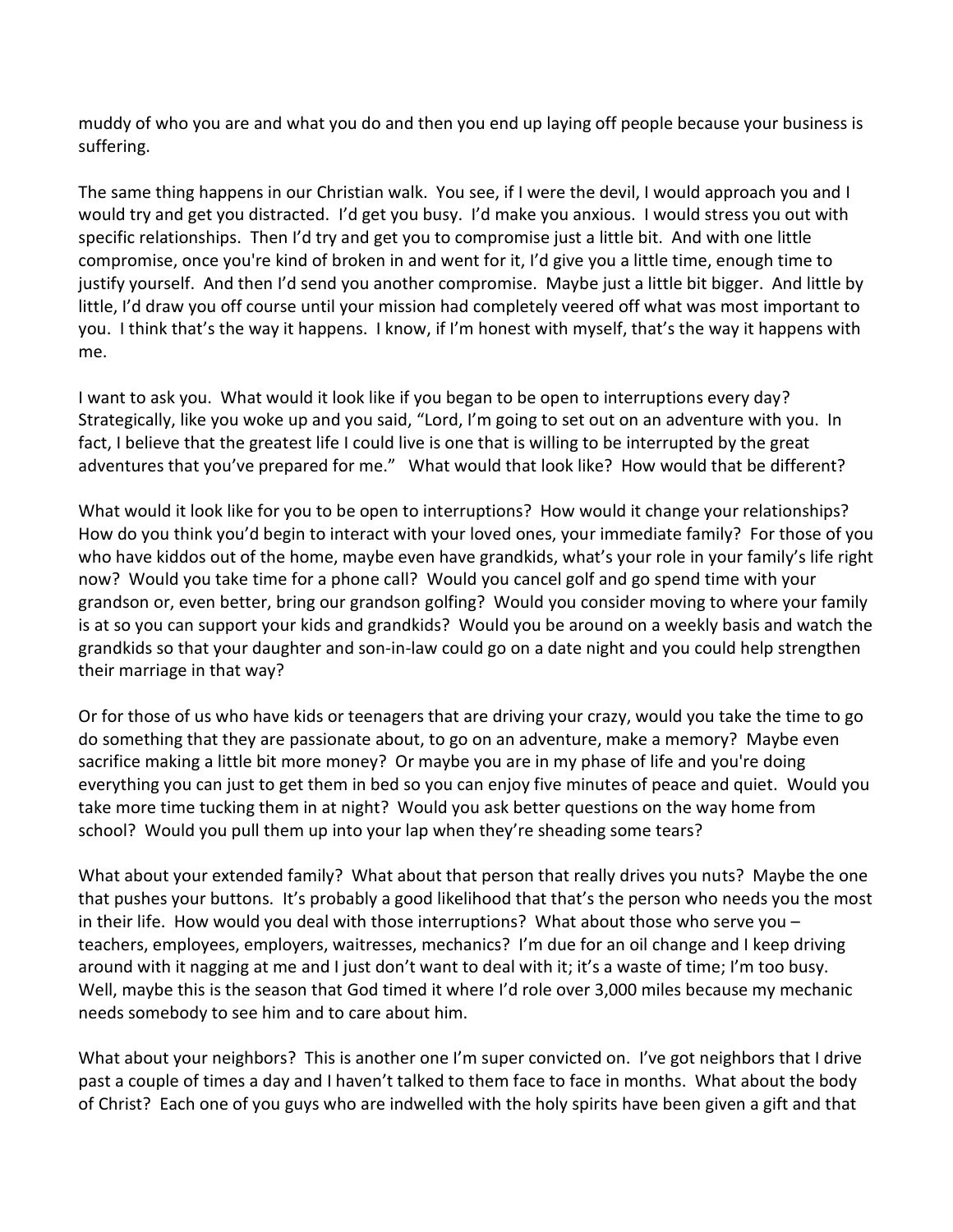gift is specifically meant to build up the body of Christ. Who are you speaking encouragement into? Who are you lifting up? Who are you helping gown in their faith? Who are you discipling? I think it changes the way we look at our day. **If we have too much to do to be interrupted, then maybe we've got too much to do.**

A couple of years ago, I had seven things specifically outside of my family, that were taking up emotional energy. So, I was applying myself to seven different things. I really felt God nudging me to let go of number seven. Number seven required about 1% - 3% of my emotional energy, which was very little. I just thought to myself, *Oh, it's not that big of a deal. It doesn't require that much*. God kept nagging at me. I finally followed through with it, had some hard conversations, and got off the board of a great organization. Would you believe it, it took up 1% -3% of my emotional energy, but I felt like I gained 100% capacity. It was too much.

I'd be willing to bet there is just stuff in our life that needs to go. Some of them are good things, some of them are bad habits, some are just a flat-out waste of time. But what can we do to create space to live an interruptible life? **You see, having a schedule is responsible, but allowing it to be interrupted is spiritual**.

Jesus, the perfect example, on mission, Holy Week, but he was ready to step into somebody's life. This is what's really fascinating to me, gang. Jesus, when he was born, he sacrificed his power of God and he took on humanity. In other words, the power of being God, he laid it aside and he took on humanity. And he used the Holy Spirit to be his prompting and to be his power and to be his healing. And he did that with purpose so that you and I have an example of how we're supposed to function because we have the same Holy Spirit that dwelled through the person of Jesus that did all these miraculous things. That same spirit is the one that wants to prompt you to go on an adventure today.

So, that begs the question: How do we open ourselves up for this adventure? The Story of David and Goliath has four characters. One character is Goliath: he's the bully in direct opposition to God. His eternal destination, for the sake of our conversation, was eternal damnation and hell. Then you have all the Philistines. They were the friends of the enemy. Same destination, less abrasive, but certainly an enemy to God. Then the next character you have are the Israelites, God's people, God's army. They were standing there in battle array, but they were frozen on the sidelines because they were afraid. They weren't willing to go on an adventure with God. But then the fourth character God introduces is an audacious teenage boy, probably the least capable of all the people aforementioned, and yet he had the faith to see an opportunity where God's people needed a hero. On that day, David chose to go on an adventure with God. And here we are 3,000 years later, telling his story.

So, the first question I think we have to ask is who do I want to be? What role do I want to play in this story? We get to decide. For those of you who choose to play the role of the hero and to go on an adventure with God, then after that, it's actually not that complicated. It starts with just prayerful living. "God, who do you have for me today? Who do I need to be aware of? Who do I need to find? Who needs me? Where's is my adventure waiting?"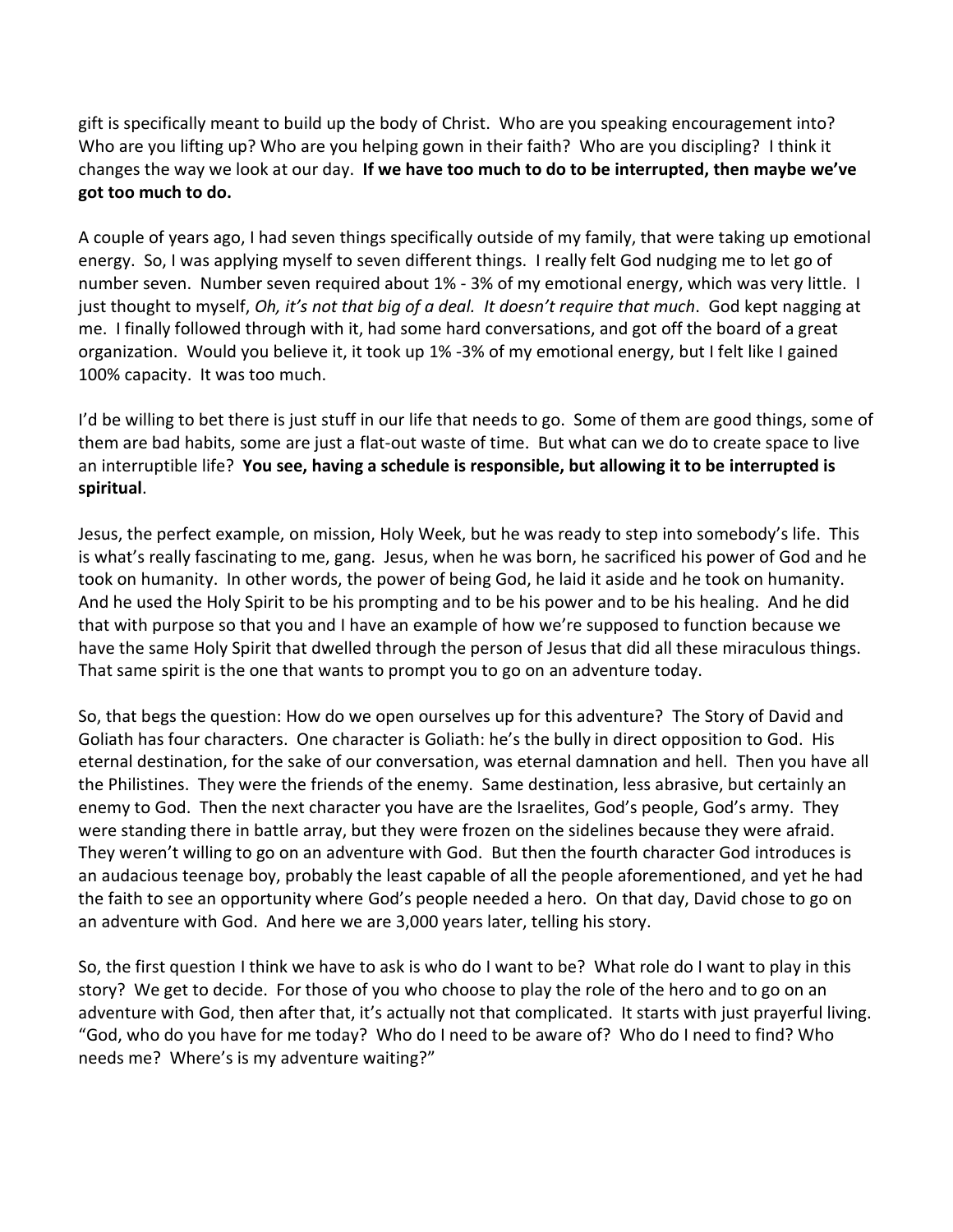As I've been processing this, I've been sitting right where you are. One day I went out. I went to a lumberyard. I'm not going to tell who it is because I don't want to share specifically the person, but for those of you who have been there, I bet you know exactly who I'm talking about. I was at a lumber yard and I got a specific product, which is painful in the beginning because buying wood is like sacrificing my children's education. I think they are going to start selling it by the ounce. But I had an order, and I went to picked it up. I then drove away and went to the next store on my list. I realized I had ordered six-foot T stakes for a fence. They were marked six foot, they had six foot on the labels, and low and behold, they were five- and half-foot T stakes. I'm thinking, You've got to be kidding me! So, I go all the way back to this place, I stand in the service line, and I was in a miserable mood.

I have the interaction with the lady at the desk, then I come out of there, go back, drop off the stuff, pick up more, and have to bring in some piece of paper work to her. I'm standing in line and I'm in a grumpy attitude. I sit there and God opens my eyes. I realize I've watched this lady work this desk… Every time I'm in there, she's there. She is joyful, she is fast and efficient, she's really good at her job, and she navigates difficult people all day long because they are upset.

I had to sit there and just repent. I had the presence of mind to get up there and when she started my interaction, I said, "I need to tell you something before we do this." I looked her in the eyes and said, "I just want you to know you have one of the hardest jobs in the store. You are always joyful, you are always excellent, you're fast, you're efficient. You are phenomenal at your job. I just want you to know I'm grateful for you."

Guess what happened? Tears started falling. She looked at me and said, "You don't know how much this means to me. This morning, I prayed, and I just asked God to show me if what I was doing was right."

I want to make sure that you guys don't give me any credit for this. This was God prompting a moron who just happened to be writing a sermon about this very thing. I'm just so glad I got to go on that adventure with God. That's what I live for. That's what I want. The greatest moments in your life are rarely on the calendar. Yes, your wedding day. You have an approximate idea of when kids are going to be born. You know birthdays. But beyond that, is it not the sweet surprises of life that are not on the calendar? That's the life I want to live.

Last Thursday night… I want to give credit to my wife. It was draft night, round one. I was extremely motivated to get the kids to bed. We're on the last two kids and Ashley lays down in bed with Lulu. I'm like, *We're the twentieth pick! We gotta go!* I sit there impatiently, and Ashley gets those girls giggling. They start laughing and they have the sweetest, most amazing conversation and at the end, Lulu says, "Mom, that was so fun." I thought, *Ugh… Moron!*

But really and truly, is that not the greatest life to live? The one that's just on the precipice of what God's doing. If you need a jolt in your spiritual life, this is it. This is the answer. This is the doorway to the abundant life. Slow down, step up, be a hero and go on an adventure with God.